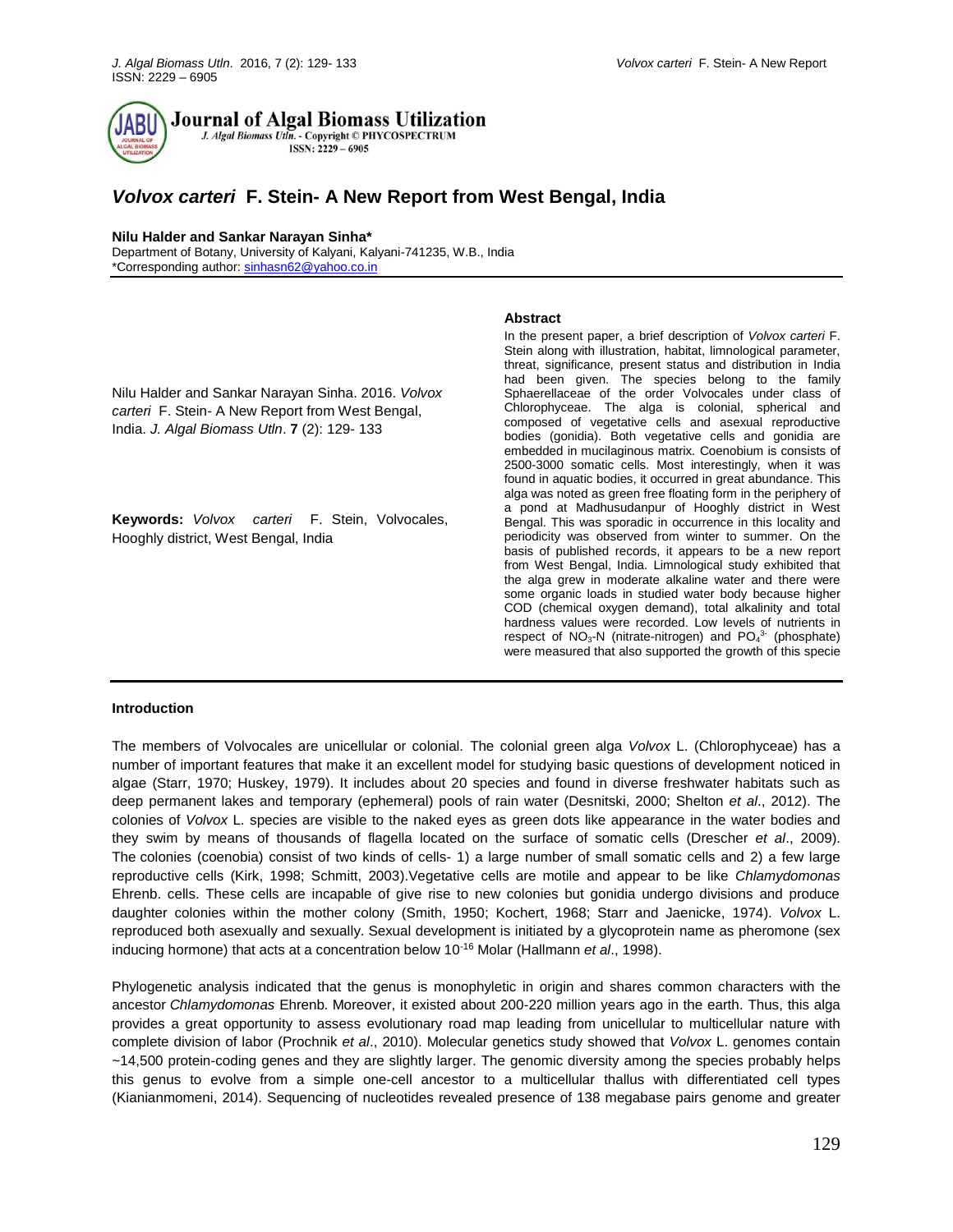transposon/repetitive DNA contents in this alga. Furthermore, the genome of *Volvox* L. shows a lower GC content *Ca* 56% (Merchant *et al*., 2007; Prochnik *et al*., 2010). *Volvox carteri* F. Stein represents the simplest version of an immortal germline producing specialized somatic cells (Hallmann, 2011). Recently, two genes encoding putative [FeFe]-hydrogenases (*HYDA1* and *HYDA2*) were identified from the genome of this species that are responsible to produce hydrogen gas through the H<sup>2</sup> metabolism process (Cornish *et al*., 2015).

Only a few studies are conducted on the taxonomy and occurrences of freshwater Volvocales from India. The classical pioneer workers on the taxonomy of Volvocales were those of Carter (1859), Iyenger (1933), Apte (1936), Dixit (1937), Rao (1947), Kamat (1962), Sethi *et al*., (2012). Iyenger (1933) in his monograph "Volvocales" had given first time an account of the species of *Volvox* L. Apte (1936) enumerated a few species of *Volvox* occurring in Poona and its neighbouring area. *Volvox carteri* F. Stein was first reported from Bombay presidency by Carter (1859). So, after the establishment of genus *Volvox* by Linnaeus (1758) a few species had been explored from India. Due to lack of sufficient taxonomical and distributional information about this phycoflora in this state, the present work had been undertaken.

#### **Material and Methods**

The algal sample was collected in sterilized plastic and glass containers from a fresh water pond at Madhusudanpur (23.01°N and 88.40°E) of Hooghly district (**Fig.1**). Detailed taxonomic study was made by examining specimens under Olympus microscope (Model-CH20i) for determination of species. Sample was preserved in 4% formalin. Identification of the taxon was accomplished through authentic literatures (Iyenger and Desikachary, 1981). The limnological parameters of water were analyzed as described earlier (Halder and Sinha, 2015).



**Fig 1. Showing the map of Hooghly district, West Bengal, India**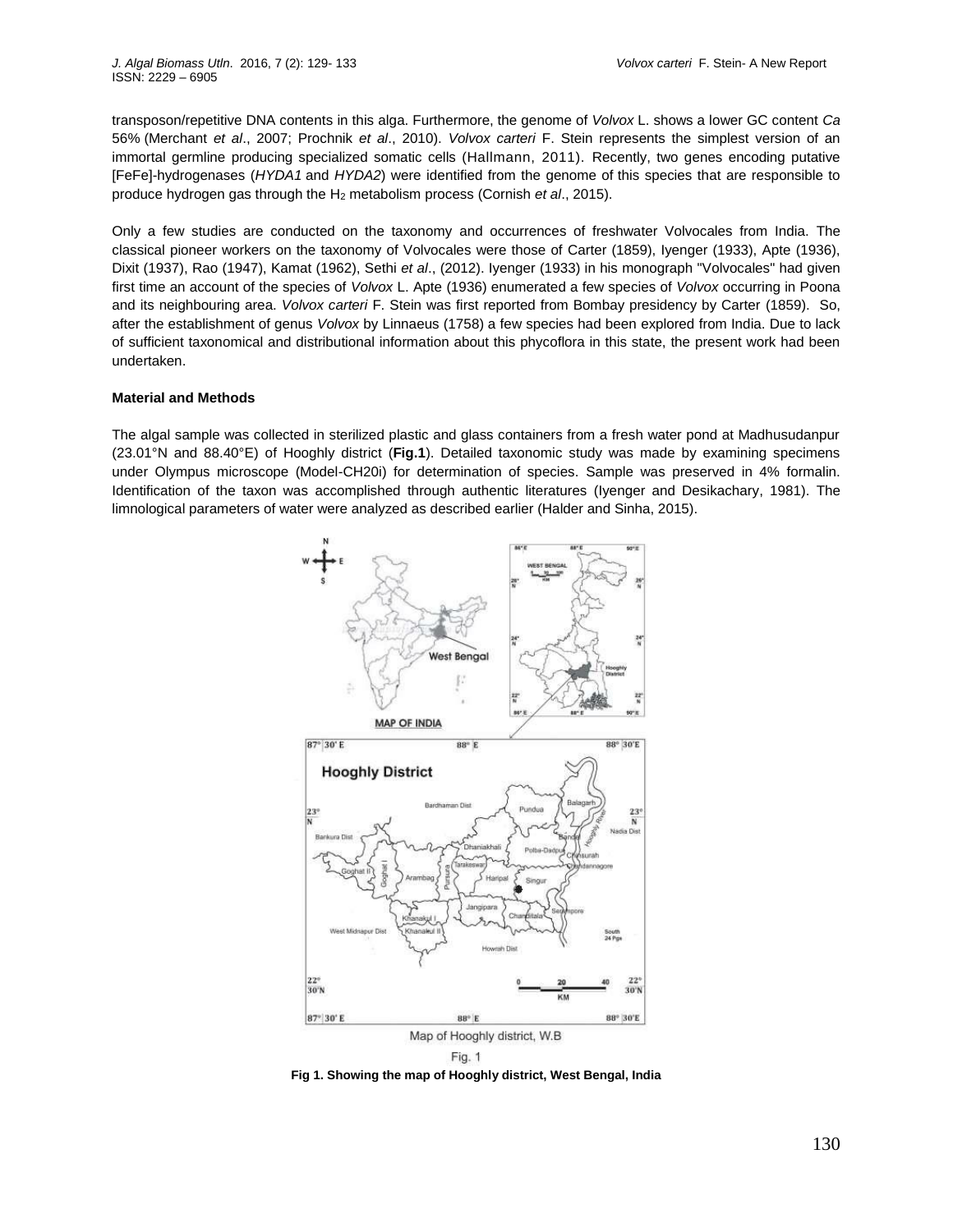# **Results and Discussion**

*Volvox carteri* F. Stein, a Chlorophycean member under the order Volvocales, had been described systematically with some valuable information for the first time in Hooghly district, West Bengal. Currently accepted name had been provided with its author name. The systematic position of the alga was given according to Fritsch classification (1935).

*Morphotaxonomic description* Class: Chlorophyceae; Order: Volvocales Family: Sphaerellaceae; Genus: *Volvox* L. *Volvox carteri* F. Stein, in Org. Infus. 3(1): 134. 1878 (**Pl.1, Figs. A-B**) Bombay: *Volvox globator* Sensu Carter, 1859

**Description:** Thallus colonial; colony (coenobium) dioecious, globose; 460.0-520.0 µm in diameter; vegetative cells embedded in mucilage and interconnected by delicate cytoplasmic strands; cells ovoid, 5.5-5.8 µm in diameter; sheath confluent; chloroplast cup shaped; male colony globose with 32-64 antherozoids; female colony with oospores about 380.0-440.0 µm in diameter; oospores spherical, slight yellow, 40.0-45.0 µm in diameter.

**Habitat:** Pond water at Madhusudanpur, Hooghly, West Bengal in India

# **Collection no.:** NH 647; **Dated:** 18.04.10

**Ecological note:** The alga was phytoplanktonic, free floating and swimming in water, green dots like appearance in the water body at periphery.

**Limnological parameters:** At the time of algal collection, water sample was collected from the above site and some physico-chemical parameters were analyzed. Here, the result of this study was given. Water temperature: 30.0ºC; pH: 7.5; NO<sub>3</sub>-N: 0.2 mg/l; PO<sub>4</sub><sup>3-</sup>: 0.32 mg/l; DO: 6.2 mg/l; COD: 160.0 mg/l; TDS: 172.0 mg/l; total alkalinity: 174.0 mg/l; total hardness: 168.0 mg/l; chloride: 42.0 mg/l.

**Threats:** Anthropogenic activities and increasing level of water pollution were found major threats for disappearance or demolish of this algal species.

**Significances:** It plays significant role as primary producer in water body and used as food for zooplanktons and fishes.

**Present status:** The alga is sporadic in occurrence in this locality of West Bengal. During the systematic survey of the order Volvocales in 2010, the authors collected the algal sample from only the above mentioned spot in Hooghly district, West Bengal but in the second time attempt, this species were not found from that site.

# **Indian Distribution**

It is cosmopolitan in India in respect of distribution. Previously, the taxon was reported from several places of India like Maharashtra: Bombay (Mumbai) and Poona (Pune) cities, Tamil Nadu: Madras (Chennai), Uttar Pradesh-Lucknow, Gujarat: Ahmedabad and Orissa: Ganjam district.

The occurrence and diversity of green algae in aquatic systems are influenced by the physico-chemical and biological characteristics of the water (Bellinger and Sigee, 2010). Hence, the analysis of some limnological parameters had been carried out and the result was given above. At the time of algal collection, temperature and dissolved oxygen values were recorded as 30ºC and 6.2 mg/l, respectively. Increased temperature and higher dissolved oxygen favoured the periodicity of green algae (Venkateswarlu, 1969). This was found to be true in this investigation. Besides these, higher COD, total alkalinity and total hardness values were observed that indicated presence of some organic loads in this water body. On the other hand, nitrate -nitrogen and phosphate levels were recorded lower in terms of nutrition status. At low concentration of nitrate green algae were found abundant (Zafar, 1964). The present study confirmed this argument. Alkaline pH was helpful for phytoplankton growth (Agale *et al*., 2013). The present result also supported this opinion because authors also recorded pH as 7.5 which was moderately alkaline. Therefore, in addition to taxonomic information the present work documented some other valuable information that can enhance our knowledge of Volvocales members.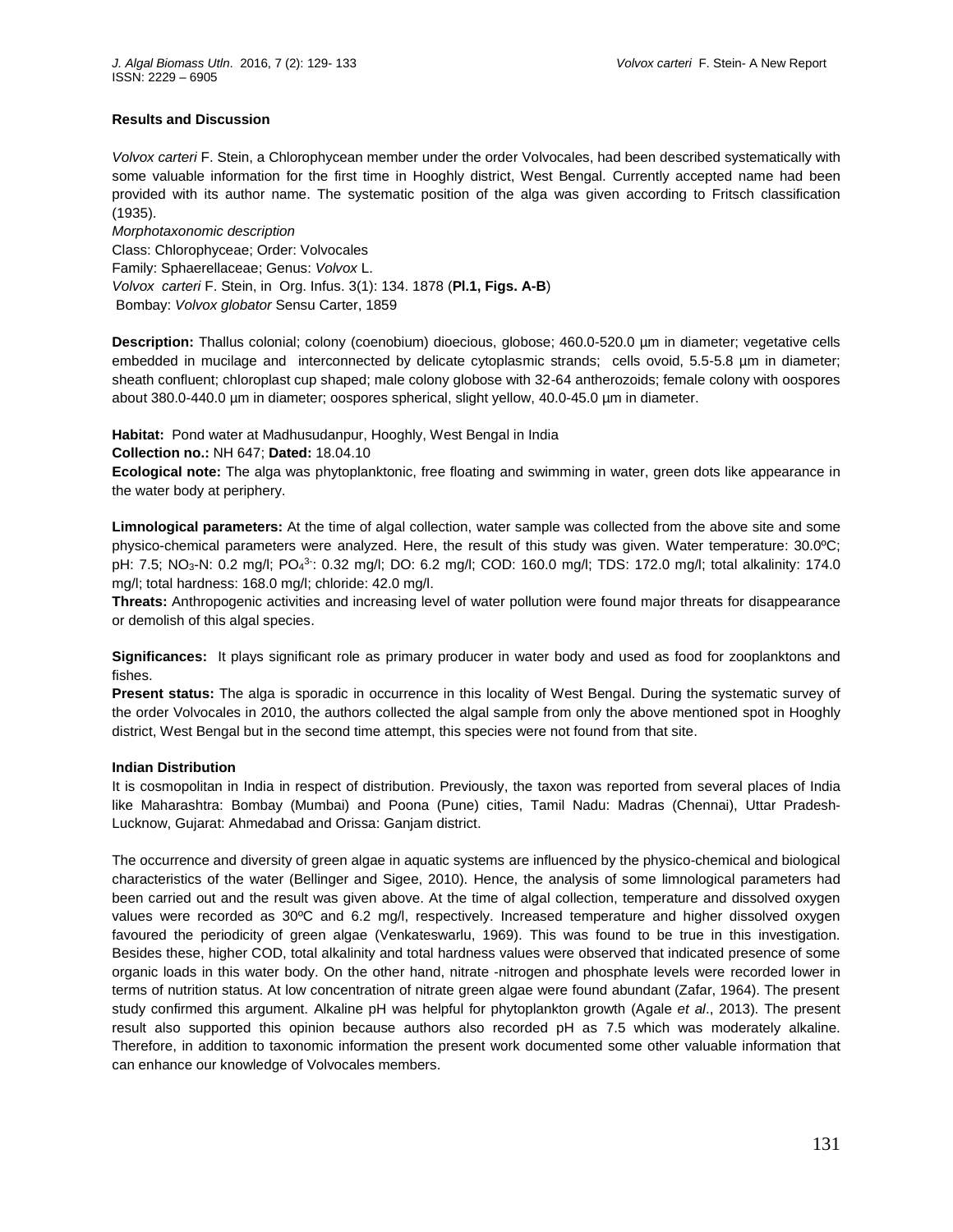

Figs. A- B

**Plate-1: Fig: A, Microphotograph of** *Volvox carteri***; B, Diagrammatic view of the taxon**

#### **Acknowledgements**

The author is grateful to University of Kalyani, Nadia, West Bengal, India for pursuing this work.

#### **References**

Agale, M. C., Patil J. V. and Patel, N. G. 2013. Study of seasonal variations of phytoplankton and their correlation with physicochemical parameters of Budaki medium irrigation tank, Shirpur, dist. Dhule (M.S.) India. *European J. Zool. Res*. **2**(3): 8-16.

APHA. 2005. Standard methods for the examination of water and waste water (21st ed.), Washington, DC, American Public Health Association.

Apte, V. V. 1936. Observations on some species of *Volvox* from Poona with the detailed descriptions of *Volvox poonaensis*. *J. Univ. Bombay* **4**(5): 1-16.

Bellinger, E. G. and Sigee, D. C. 2010. Freshwater Algae: Identification and use as bioindicators. John Wiley & Sons, Ltd. Publ. London.

Carter, H. J. 1859. On the fecundation in two Volvoces, and their specific differences. *Ann. Mag. Nat. Hist.3rd Ser.* **3**: 1-20.

[Cornish, A. J.](http://www.ncbi.nlm.nih.gov/pubmed/?term=Cornish%20AJ%5BAuthor%5D&cauthor=true&cauthor_uid=25927230), [Green, R.](http://www.ncbi.nlm.nih.gov/pubmed/?term=Green%20R%5BAuthor%5D&cauthor=true&cauthor_uid=25927230), [Gärtner, K](http://www.ncbi.nlm.nih.gov/pubmed/?term=G%C3%A4rtner%20K%5BAuthor%5D&cauthor=true&cauthor_uid=25927230)., [Mason, S](http://www.ncbi.nlm.nih.gov/pubmed/?term=Mason%20S%5BAuthor%5D&cauthor=true&cauthor_uid=25927230). and [Hegg, E. L.](http://www.ncbi.nlm.nih.gov/pubmed/?term=Hegg%20EL%5BAuthor%5D&cauthor=true&cauthor_uid=25927230) 2015. Characterization of hydrogen metabolism in the multicellular green alga *Volvox carteri. PLoS One* 10(4): e0125324.

Desnitski, A. G. 2000. Development and reproduction of two species of the genus *Volvox* in a shallow temporary pool. *Protistolog*. **1**(4): 195-198.

Dixit, S. C. 1937. The Chlorophyceae of the Bombay Presidency India-I. *Proc. Indian Academic Sci*. **B5**: 16-25. Drescher, K., Leptos, K. C., Tuval1, I., Ishikawa, T., Pedley, T. J. and Goldstein, R. E. 2009. *Dancing* Volvox*:*  hydrodynamic bound states of swimming algae*. Phys. Rev. Lett.* **102**: 168101-4.

Fritsch, F. E. 1935. The structure and reproduction of the algae. Vol. I. Cambridge Univ. Press, London. pp.1-791. Halder, N. and Sinha, S.N. 2015. New report of four Bacillariophycean algal species from West Bengal, India. *J. Algal Biomass Utln.* **6**(2): 28-31.